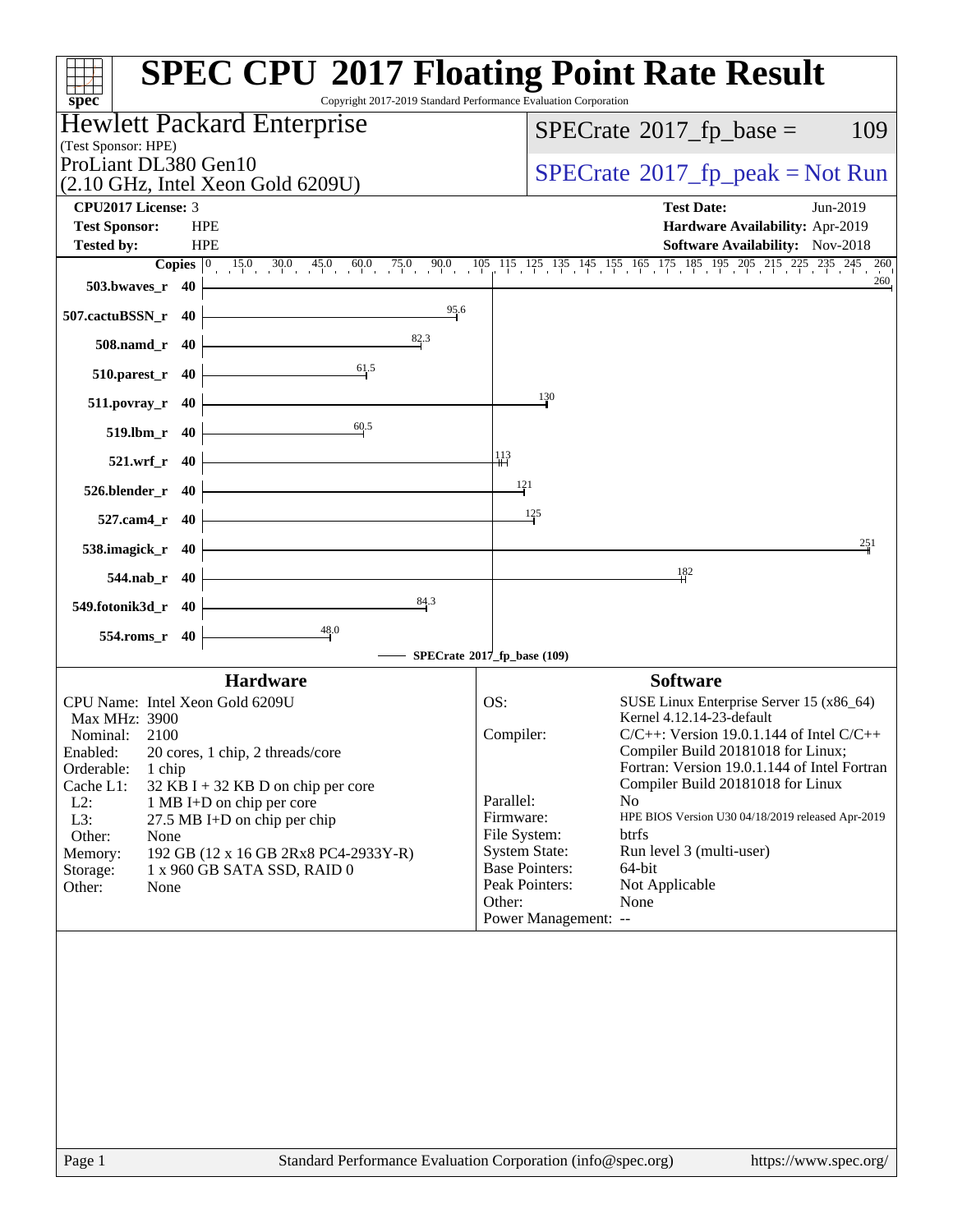# **[spec](http://www.spec.org/)**

# **[SPEC CPU](http://www.spec.org/auto/cpu2017/Docs/result-fields.html#SPECCPU2017FloatingPointRateResult)[2017 Floating Point Rate Result](http://www.spec.org/auto/cpu2017/Docs/result-fields.html#SPECCPU2017FloatingPointRateResult)**

Copyright 2017-2019 Standard Performance Evaluation Corporation

## Hewlett Packard Enterprise

(Test Sponsor: HPE)

(2.10 GHz, Intel Xeon Gold 6209U)

 $SPECTate@2017_fp\_base = 109$ 

## ProLiant DL380 Gen10<br>  $SPECTate$ <sup>®</sup>[2017\\_fp\\_peak = N](http://www.spec.org/auto/cpu2017/Docs/result-fields.html#SPECrate2017fppeak)ot Run

**[CPU2017 License:](http://www.spec.org/auto/cpu2017/Docs/result-fields.html#CPU2017License)** 3 **[Test Date:](http://www.spec.org/auto/cpu2017/Docs/result-fields.html#TestDate)** Jun-2019 **[Test Sponsor:](http://www.spec.org/auto/cpu2017/Docs/result-fields.html#TestSponsor)** HPE **[Hardware Availability:](http://www.spec.org/auto/cpu2017/Docs/result-fields.html#HardwareAvailability)** Apr-2019 **[Tested by:](http://www.spec.org/auto/cpu2017/Docs/result-fields.html#Testedby)** HPE **HPE [Software Availability:](http://www.spec.org/auto/cpu2017/Docs/result-fields.html#SoftwareAvailability)** Nov-2018

### **[Results Table](http://www.spec.org/auto/cpu2017/Docs/result-fields.html#ResultsTable)**

|                                               | <b>Base</b>   |                |                |                | <b>Peak</b> |                |            |               |                |              |                |              |                |              |
|-----------------------------------------------|---------------|----------------|----------------|----------------|-------------|----------------|------------|---------------|----------------|--------------|----------------|--------------|----------------|--------------|
| <b>Benchmark</b>                              | <b>Copies</b> | <b>Seconds</b> | Ratio          | <b>Seconds</b> | Ratio       | <b>Seconds</b> | Ratio      | <b>Copies</b> | <b>Seconds</b> | <b>Ratio</b> | <b>Seconds</b> | <b>Ratio</b> | <b>Seconds</b> | <b>Ratio</b> |
| 503.bwayes_r                                  | 40            | 1545           | 260            | 1545           | 260         | 1545           | <b>260</b> |               |                |              |                |              |                |              |
| 507.cactuBSSN r                               | 40            | 529            | 95.7           | 530            | 95.6        | 530            | 95.5       |               |                |              |                |              |                |              |
| 508.namd_r                                    | 40            | 462            | 82.3           | 462            | 82.3        | 462            | 82.3       |               |                |              |                |              |                |              |
| 510.parest_r                                  | 40            | 1701           | 61.5           | 1698           | 61.6        | 1702           | 61.5       |               |                |              |                |              |                |              |
| 511.povray_r                                  | 40            | 721            | <b>130</b>     | 722            | 129         | 720            | 130        |               |                |              |                |              |                |              |
| 519.lbm_r                                     | 40            | 698            | 60.4           | 697            | 60.5        | 696            | 60.5       |               |                |              |                |              |                |              |
| $521$ .wrf r                                  | 40            | 803            | 112            | 796            | 113         | 780            | 115        |               |                |              |                |              |                |              |
| 526.blender r                                 | 40            | 504            | 121            | 502            | 121         | 502            | 121        |               |                |              |                |              |                |              |
| $527$ .cam $4r$                               | 40            | 561            | 125            | 561            | 125         | 562            | 124        |               |                |              |                |              |                |              |
| 538.imagick_r                                 | 40            | 396            | 251            | 397            | 250         | 397            | 251        |               |                |              |                |              |                |              |
| $544.nab$ _r                                  | 40            | 370            | 182            | 373            | 180         | 370            | 182        |               |                |              |                |              |                |              |
| 549.fotonik3d r                               | 40            | 1850           | 84.3           | 1848           | 84.3        | 1851           | 84.2       |               |                |              |                |              |                |              |
| $554$ .roms_r                                 | 40            | 1322           | 48.1           | 1329           | 47.8        | 1324           | 48.0       |               |                |              |                |              |                |              |
| $SPECrate$ <sup>®</sup> 2017_fp_base =<br>109 |               |                |                |                |             |                |            |               |                |              |                |              |                |              |
| $SPECrate^{\circ}2017$ fp peak =              |               |                | <b>Not Run</b> |                |             |                |            |               |                |              |                |              |                |              |

Results appear in the [order in which they were run.](http://www.spec.org/auto/cpu2017/Docs/result-fields.html#RunOrder) Bold underlined text [indicates a median measurement.](http://www.spec.org/auto/cpu2017/Docs/result-fields.html#Median)

## **[Submit Notes](http://www.spec.org/auto/cpu2017/Docs/result-fields.html#SubmitNotes)**

 The numactl mechanism was used to bind copies to processors. The config file option 'submit' was used to generate numactl commands to bind each copy to a specific processor. For details, please see the config file.

## **[Operating System Notes](http://www.spec.org/auto/cpu2017/Docs/result-fields.html#OperatingSystemNotes)**

 Stack size set to unlimited using "ulimit -s unlimited" Transparent Huge Pages enabled by default Prior to runcpu invocation Filesystem page cache synced and cleared with: sync; echo 3 > /proc/sys/vm/drop\_caches runcpu command invoked through numactl i.e.: numactl --interleave=all runcpu <etc>

## **[General Notes](http://www.spec.org/auto/cpu2017/Docs/result-fields.html#GeneralNotes)**

Environment variables set by runcpu before the start of the run: LD\_LIBRARY\_PATH = "/home/cpu2017/lib/ia32:/home/cpu2017/lib/intel64"

 Binaries compiled on a system with 1x Intel Core i9-7900X CPU + 32GB RAM memory using Redhat Enterprise Linux 7.5 NA: The test sponsor attests, as of date of publication, that CVE-2017-5754 (Meltdown) is mitigated in the system as tested and documented.

**(Continued on next page)**

| Page 2 | Standard Performance Evaluation Corporation (info@spec.org) | https://www.spec.org/ |
|--------|-------------------------------------------------------------|-----------------------|
|--------|-------------------------------------------------------------|-----------------------|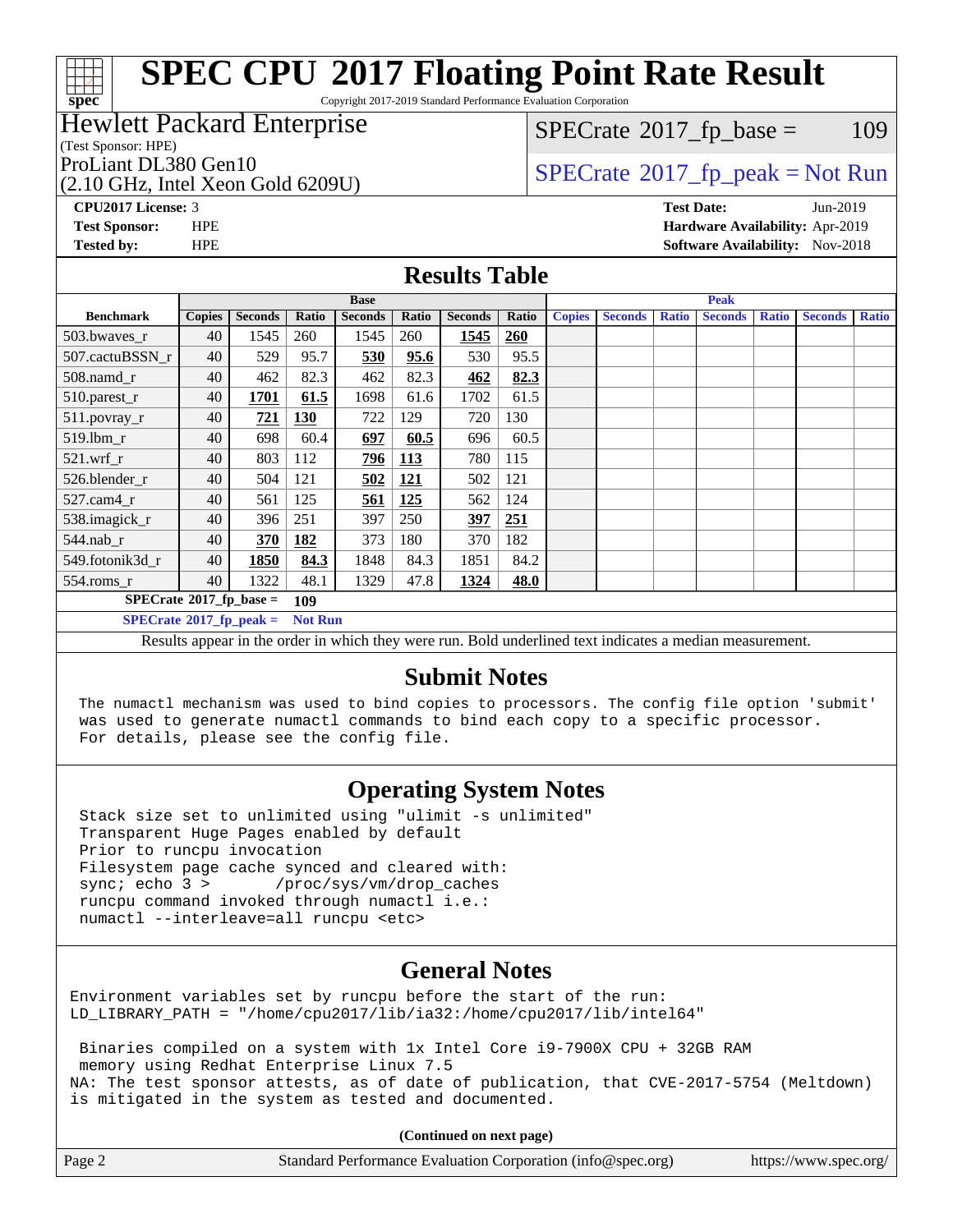# **[SPEC CPU](http://www.spec.org/auto/cpu2017/Docs/result-fields.html#SPECCPU2017FloatingPointRateResult)[2017 Floating Point Rate Result](http://www.spec.org/auto/cpu2017/Docs/result-fields.html#SPECCPU2017FloatingPointRateResult)**

Copyright 2017-2019 Standard Performance Evaluation Corporation

### Hewlett Packard Enterprise

(Test Sponsor: HPE)

 $SPECTate@2017_fp\_base = 109$ 

(2.10 GHz, Intel Xeon Gold 6209U)

ProLiant DL380 Gen10<br>  $SPECTA = Not Run$ <br>  $SPECTA = Not Run$ 

**[spec](http://www.spec.org/)**<sup>®</sup>

**[Tested by:](http://www.spec.org/auto/cpu2017/Docs/result-fields.html#Testedby)** HPE **[Software Availability:](http://www.spec.org/auto/cpu2017/Docs/result-fields.html#SoftwareAvailability)** Nov-2018

**[CPU2017 License:](http://www.spec.org/auto/cpu2017/Docs/result-fields.html#CPU2017License)** 3 **[Test Date:](http://www.spec.org/auto/cpu2017/Docs/result-fields.html#TestDate)** Jun-2019 **[Test Sponsor:](http://www.spec.org/auto/cpu2017/Docs/result-fields.html#TestSponsor)** HPE **[Hardware Availability:](http://www.spec.org/auto/cpu2017/Docs/result-fields.html#HardwareAvailability)** Apr-2019

## **[General Notes \(Continued\)](http://www.spec.org/auto/cpu2017/Docs/result-fields.html#GeneralNotes)**

Yes: The test sponsor attests, as of date of publication, that CVE-2017-5753 (Spectre variant 1) is mitigated in the system as tested and documented. Yes: The test sponsor attests, as of date of publication, that CVE-2017-5715 (Spectre variant 2) is mitigated in the system as tested and documented.

## **[Platform Notes](http://www.spec.org/auto/cpu2017/Docs/result-fields.html#PlatformNotes)**

Page 3 Standard Performance Evaluation Corporation [\(info@spec.org\)](mailto:info@spec.org) <https://www.spec.org/> BIOS Configuration: Thermal Configuration set to Maximum Cooling Memory Patrol Scrubbing set to Disabled LLC Prefetch set to Enabled LLC Dead Line Allocation set to Disabled Enhanced Processor Performance set to Enabled Workload Profile set to General Throughput Compute Workload Profile set to Custom Energy/Performance Bias set to Balanced Performance Sysinfo program /home/cpu2017/bin/sysinfo Rev: r5974 of 2018-05-19 9bcde8f2999c33d61f64985e45859ea9 running on linux-ta8j Tue Jun 25 07:38:23 2019 SUT (System Under Test) info as seen by some common utilities. For more information on this section, see <https://www.spec.org/cpu2017/Docs/config.html#sysinfo> From /proc/cpuinfo model name : Intel(R) Xeon(R) Gold 6209U CPU @ 2.10GHz 1 "physical id"s (chips) 40 "processors" cores, siblings (Caution: counting these is hw and system dependent. The following excerpts from /proc/cpuinfo might not be reliable. Use with caution.) cpu cores : 20 siblings : 40 physical 0: cores 0 1 2 3 8 9 10 11 12 16 17 18 19 20 24 25 26 27 28 From lscpu: Architecture: x86\_64 CPU op-mode(s): 32-bit, 64-bit Byte Order: Little Endian  $CPU(s):$  40 On-line CPU(s) list: 0-39 Thread(s) per core: 2 Core(s) per socket: 20 Socket(s): 1 NUMA node(s): 2 Vendor ID: GenuineIntel CPU family: 6 **(Continued on next page)**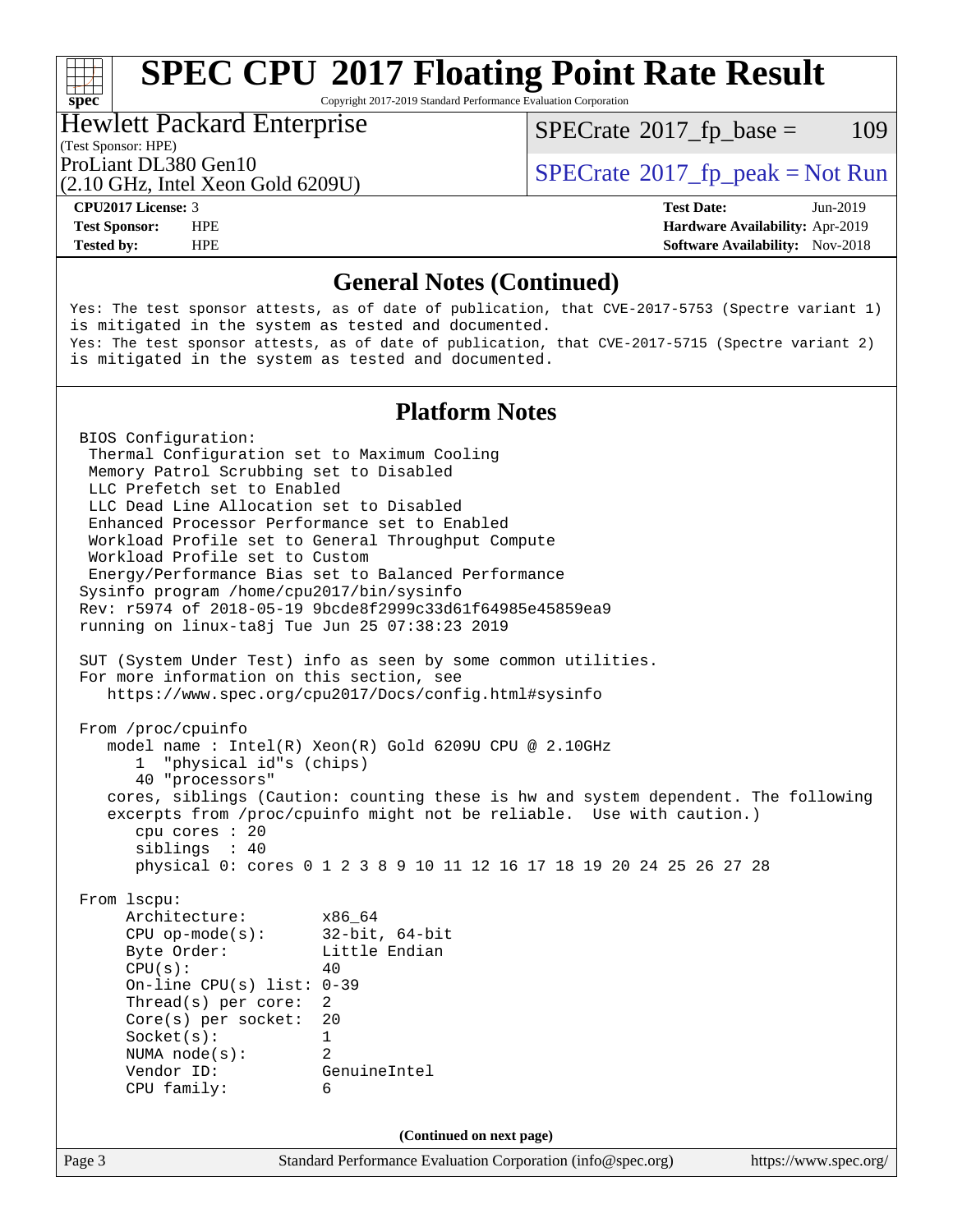# **[SPEC CPU](http://www.spec.org/auto/cpu2017/Docs/result-fields.html#SPECCPU2017FloatingPointRateResult)[2017 Floating Point Rate Result](http://www.spec.org/auto/cpu2017/Docs/result-fields.html#SPECCPU2017FloatingPointRateResult)**

Copyright 2017-2019 Standard Performance Evaluation Corporation

## Hewlett Packard Enterprise

(2.10 GHz, Intel Xeon Gold 6209U)

 $SPECTate@2017_fp\_base = 109$ 

(Test Sponsor: HPE)

ProLiant DL380 Gen10<br>  $\begin{array}{c}\n\text{ProLiant DL380 Gen10} \\
\text{PDCHz Intel Xeon Gold 62091}\n\end{array}$  [SPECrate](http://www.spec.org/auto/cpu2017/Docs/result-fields.html#SPECrate2017fppeak)®[2017\\_fp\\_peak = N](http://www.spec.org/auto/cpu2017/Docs/result-fields.html#SPECrate2017fppeak)ot Run

**[spec](http://www.spec.org/)**

a tim

**[CPU2017 License:](http://www.spec.org/auto/cpu2017/Docs/result-fields.html#CPU2017License)** 3 **[Test Date:](http://www.spec.org/auto/cpu2017/Docs/result-fields.html#TestDate)** Jun-2019 **[Test Sponsor:](http://www.spec.org/auto/cpu2017/Docs/result-fields.html#TestSponsor)** HPE **[Hardware Availability:](http://www.spec.org/auto/cpu2017/Docs/result-fields.html#HardwareAvailability)** Apr-2019 **[Tested by:](http://www.spec.org/auto/cpu2017/Docs/result-fields.html#Testedby)** HPE **[Software Availability:](http://www.spec.org/auto/cpu2017/Docs/result-fields.html#SoftwareAvailability)** Nov-2018

### **[Platform Notes \(Continued\)](http://www.spec.org/auto/cpu2017/Docs/result-fields.html#PlatformNotes)**

Model:<br>Model name:  $Intel(R) Xeon(R) Gold 6209U CPU @ 2.10GHz$ Stepping: CPU MHz: 2100.000 BogoMIPS: 4200.00 Virtualization: VT-x L1d cache: 32K L1i cache: 32K L2 cache: 1024K L3 cache: 28160K NUMA node0 CPU(s): 0-9,20-29 NUMA node1 CPU(s): 10-19,30-39 Flags: fpu vme de pse tsc msr pae mce cx8 apic sep mtrr pge mca cmov

 pat pse36 clflush dts acpi mmx fxsr sse sse2 ss ht tm pbe syscall nx pdpe1gb rdtscp lm constant\_tsc art arch\_perfmon pebs bts rep\_good nopl xtopology nonstop\_tsc cpuid aperfmperf tsc\_known\_freq pni pclmulqdq dtes64 monitor ds\_cpl vmx smx est tm2 ssse3 sdbg fma cx16 xtpr pdcm pcid dca sse4\_1 sse4\_2 x2apic movbe popcnt tsc\_deadline\_timer aes xsave avx f16c rdrand lahf\_lm abm 3dnowprefetch cpuid\_fault epb cat\_l3 cdp\_l3 invpcid\_single intel\_ppin mba tpr\_shadow vnmi flexpriority ept vpid fsgsbase tsc\_adjust bmi1 hle avx2 smep bmi2 erms invpcid rtm cqm mpx rdt\_a avx512f avx512dq rdseed adx smap clflushopt clwb intel\_pt avx512cd avx512bw avx512vl xsaveopt xsavec xgetbv1 xsaves cqm\_llc cqm\_occup\_llc cqm\_mbm\_total cqm\_mbm\_local ibpb ibrs stibp dtherm ida arat pln pts pku ospke avx512\_vnni arch\_capabilities ssbd

```
 /proc/cpuinfo cache data
   cache size : 28160 KB
```
 From numactl --hardware WARNING: a numactl 'node' might or might not correspond to a physical chip. available: 2 nodes (0-1) node 0 cpus: 0 1 2 3 4 5 6 7 8 9 20 21 22 23 24 25 26 27 28 29 node 0 size: 96277 MB node 0 free: 95691 MB node 1 cpus: 10 11 12 13 14 15 16 17 18 19 30 31 32 33 34 35 36 37 38 39 node 1 size: 96537 MB node 1 free: 94259 MB node distances: node 0 1 0: 10 21 1: 21 10 From /proc/meminfo MemTotal: 197442476 kB HugePages\_Total: 0 Hugepagesize: 2048 kB /usr/bin/lsb\_release -d **(Continued on next page)**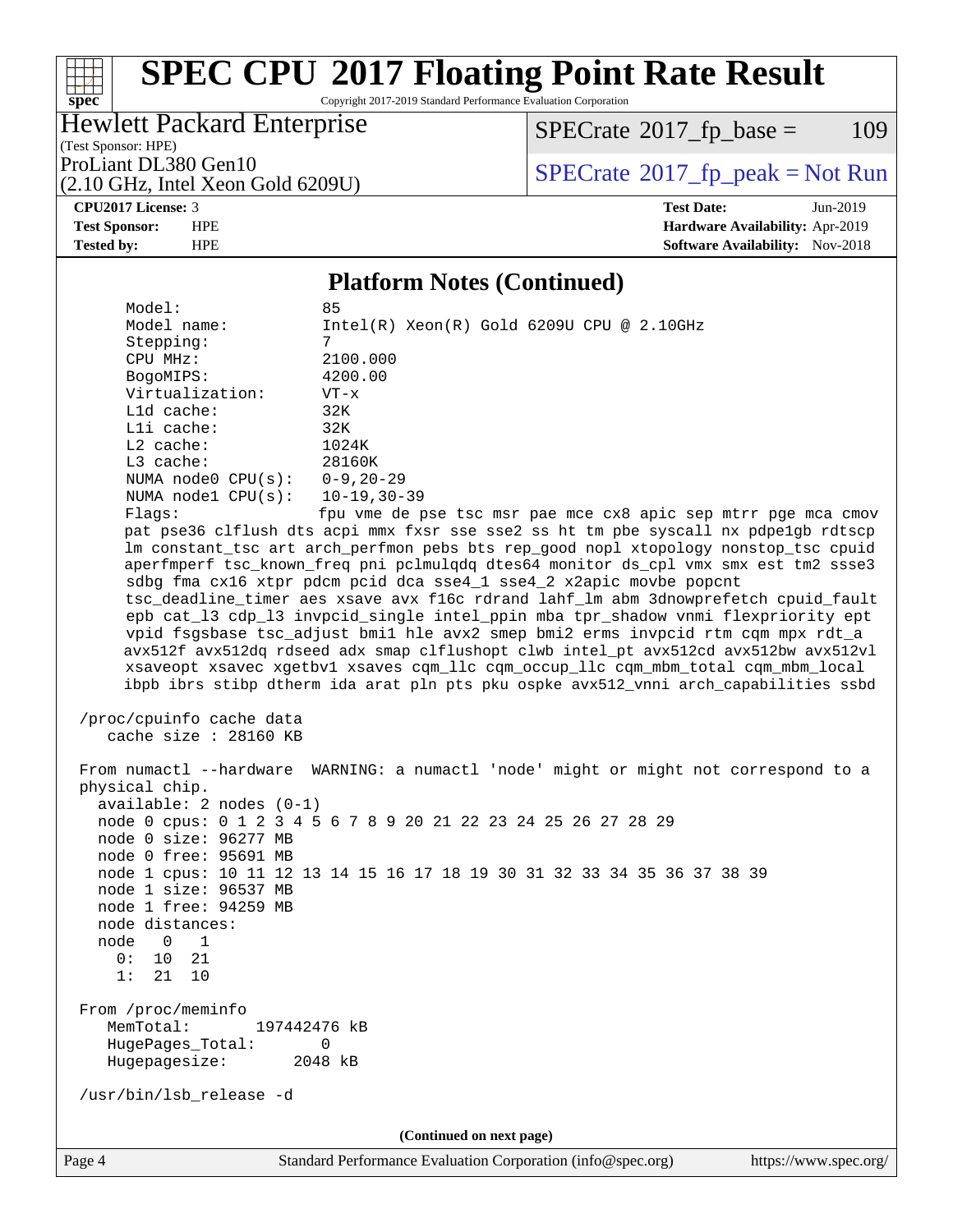# **[SPEC CPU](http://www.spec.org/auto/cpu2017/Docs/result-fields.html#SPECCPU2017FloatingPointRateResult)[2017 Floating Point Rate Result](http://www.spec.org/auto/cpu2017/Docs/result-fields.html#SPECCPU2017FloatingPointRateResult)**

Copyright 2017-2019 Standard Performance Evaluation Corporation

Hewlett Packard Enterprise

 $SPECTate@2017_fp\_base = 109$ 

## (Test Sponsor: HPE)

(2.10 GHz, Intel Xeon Gold 6209U)

ProLiant DL380 Gen10  $SPECTR = 20017$  [SPECrate](http://www.spec.org/auto/cpu2017/Docs/result-fields.html#SPECrate2017fppeak) [2017\\_fp\\_peak = N](http://www.spec.org/auto/cpu2017/Docs/result-fields.html#SPECrate2017fppeak)ot Run

**[spec](http://www.spec.org/)**

**[CPU2017 License:](http://www.spec.org/auto/cpu2017/Docs/result-fields.html#CPU2017License)** 3 **[Test Date:](http://www.spec.org/auto/cpu2017/Docs/result-fields.html#TestDate)** Jun-2019 **[Test Sponsor:](http://www.spec.org/auto/cpu2017/Docs/result-fields.html#TestSponsor)** HPE **[Hardware Availability:](http://www.spec.org/auto/cpu2017/Docs/result-fields.html#HardwareAvailability)** Apr-2019 **[Tested by:](http://www.spec.org/auto/cpu2017/Docs/result-fields.html#Testedby)** HPE **[Software Availability:](http://www.spec.org/auto/cpu2017/Docs/result-fields.html#SoftwareAvailability)** Nov-2018

### **[Platform Notes \(Continued\)](http://www.spec.org/auto/cpu2017/Docs/result-fields.html#PlatformNotes)**

 SUSE Linux Enterprise Server 15 From /etc/\*release\* /etc/\*version\* os-release: NAME="SLES" VERSION="15" VERSION\_ID="15" PRETTY\_NAME="SUSE Linux Enterprise Server 15" ID="sles" ID\_LIKE="suse" ANSI\_COLOR="0;32" CPE\_NAME="cpe:/o:suse:sles:15" uname -a: Linux linux-ta8j 4.12.14-23-default #1 SMP Tue May 29 21:04:44 UTC 2018 (cd0437b) x86\_64 x86\_64 x86\_64 GNU/Linux Kernel self-reported vulnerability status: CVE-2017-5754 (Meltdown): Not affected CVE-2017-5753 (Spectre variant 1): Mitigation: \_\_user pointer sanitization CVE-2017-5715 (Spectre variant 2): Mitigation: Indirect Branch Restricted Speculation, IBPB, IBRS\_FW run-level 3 Jun 25 07:36 SPEC is set to: /home/cpu2017 Filesystem Type Size Used Avail Use% Mounted on<br>
/dev/sdb1 btrfs 895G 59G 835G 7% /home /dev/sdb1 btrfs 895G 59G 835G 7% /home Additional information from dmidecode follows. WARNING: Use caution when you interpret this section. The 'dmidecode' program reads system data which is "intended to allow hardware to be accurately determined", but the intent may not be met, as there are frequent changes to hardware, firmware, and the "DMTF SMBIOS" standard. BIOS HPE U30 04/18/2019 Memory: 12x UNKNOWN NOT AVAILABLE 12x UNKNOWN NOT AVAILABLE 16 GB 2 rank 2933 (End of data from sysinfo program) **[Compiler Version Notes](http://www.spec.org/auto/cpu2017/Docs/result-fields.html#CompilerVersionNotes)** ============================================================================== C | 519.lbm\_r(base) 538.imagick\_r(base) 544.nab\_r(base) ------------------------------------------------------------------------------ **(Continued on next page)**

Page 5 Standard Performance Evaluation Corporation [\(info@spec.org\)](mailto:info@spec.org) <https://www.spec.org/>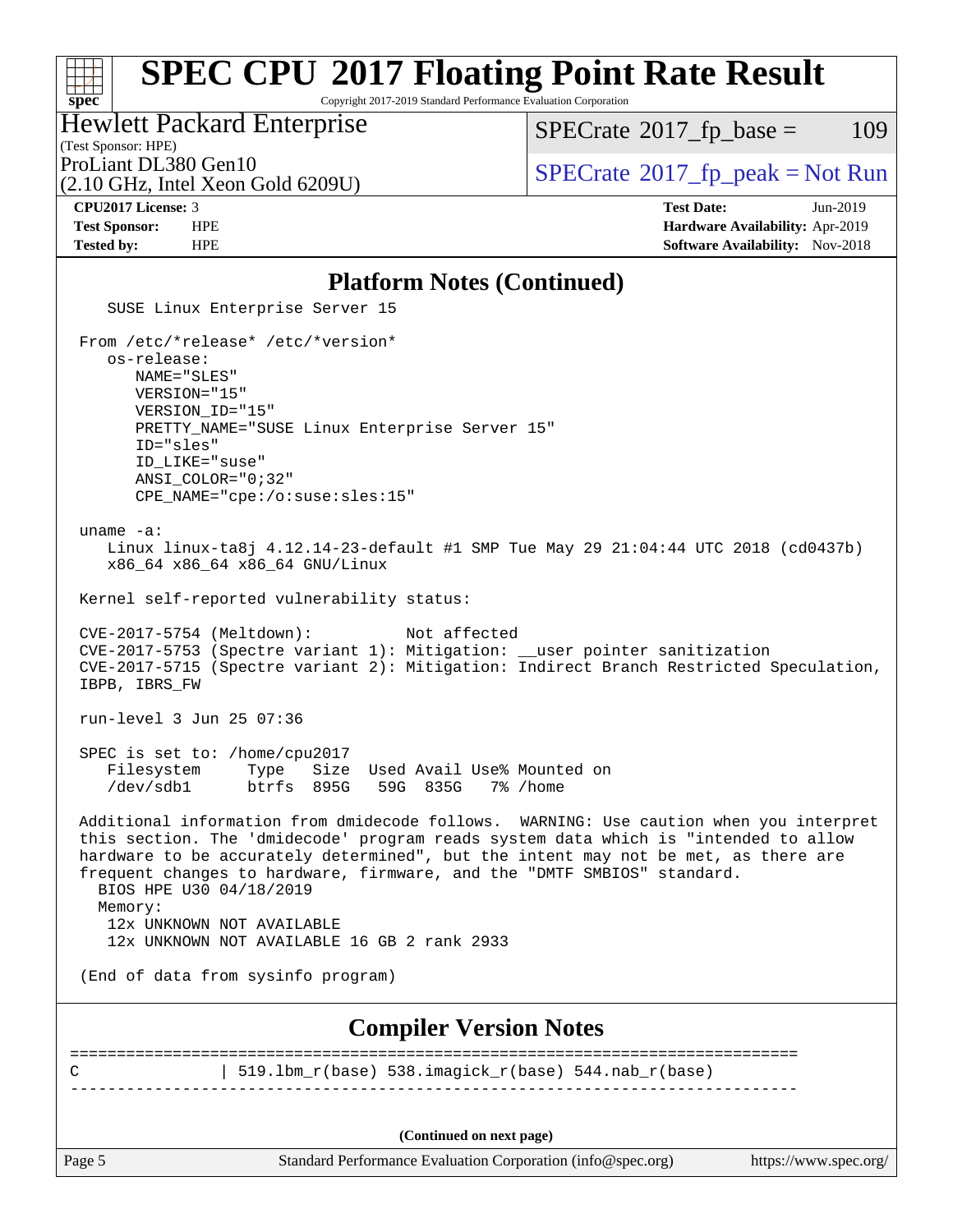# **[spec](http://www.spec.org/)**

# **[SPEC CPU](http://www.spec.org/auto/cpu2017/Docs/result-fields.html#SPECCPU2017FloatingPointRateResult)[2017 Floating Point Rate Result](http://www.spec.org/auto/cpu2017/Docs/result-fields.html#SPECCPU2017FloatingPointRateResult)**

Copyright 2017-2019 Standard Performance Evaluation Corporation

Hewlett Packard Enterprise

 $SPECrate@2017_fp\_base = 109$  $SPECrate@2017_fp\_base = 109$ 

(Test Sponsor: HPE)

(2.10 GHz, Intel Xeon Gold 6209U)

ProLiant DL380 Gen10<br>  $(2.10 \text{ GHz} \text{ Intel } X_{\text{eon} \text{ Gold } 62091})$   $\text{SPECrate} \textcircled{2017\_fp\_peak} = \text{Not Run}$  $\text{SPECrate} \textcircled{2017\_fp\_peak} = \text{Not Run}$  $\text{SPECrate} \textcircled{2017\_fp\_peak} = \text{Not Run}$ 

**[CPU2017 License:](http://www.spec.org/auto/cpu2017/Docs/result-fields.html#CPU2017License)** 3 **[Test Date:](http://www.spec.org/auto/cpu2017/Docs/result-fields.html#TestDate)** Jun-2019 **[Test Sponsor:](http://www.spec.org/auto/cpu2017/Docs/result-fields.html#TestSponsor)** HPE **[Hardware Availability:](http://www.spec.org/auto/cpu2017/Docs/result-fields.html#HardwareAvailability)** Apr-2019 **[Tested by:](http://www.spec.org/auto/cpu2017/Docs/result-fields.html#Testedby)** HPE **HPE [Software Availability:](http://www.spec.org/auto/cpu2017/Docs/result-fields.html#SoftwareAvailability)** Nov-2018

## **[Compiler Version Notes \(Continued\)](http://www.spec.org/auto/cpu2017/Docs/result-fields.html#CompilerVersionNotes)**

| $Intel(R)$ Fortran Intel(R) 64 Compiler for applications running on Intel(R)<br>64, Version 19.0.1.144 Build 20181018<br>Copyright (C) 1985-2018 Intel Corporation. All rights reserved.<br>___________.                                                         |
|------------------------------------------------------------------------------------------------------------------------------------------------------------------------------------------------------------------------------------------------------------------|
| 503.bwaves_r(base) 549.fotonik3d_r(base) 554.roms_r(base)<br>Fortran                                                                                                                                                                                             |
| 64, Version 19.0.1.144 Build 20181018<br>Copyright (C) 1985-2018 Intel Corporation. All rights reserved.                                                                                                                                                         |
| Version 19.0.1.144 Build 20181018<br>Copyright (C) 1985-2018 Intel Corporation. All rights reserved.<br>$Intel(R)$ Fortran Intel(R) 64 Compiler for applications running on Intel(R)                                                                             |
| Intel(R) $C++$ Intel(R) 64 Compiler for applications running on Intel(R) 64,<br>Version 19.0.1.144 Build 20181018<br>Copyright (C) 1985-2018 Intel Corporation. All rights reserved.<br>Intel(R) C Intel(R) 64 Compiler for applications running on Intel(R) 64, |
| $C++$ , C, Fortran   507.cactuBSSN_r(base)<br>_________________________________                                                                                                                                                                                  |
| Version 19.0.1.144 Build 20181018<br>Copyright (C) 1985-2018 Intel Corporation. All rights reserved.                                                                                                                                                             |
| Intel(R) $C++$ Intel(R) 64 Compiler for applications running on Intel(R) 64,<br>Version 19.0.1.144 Build 20181018<br>Copyright (C) 1985-2018 Intel Corporation. All rights reserved.<br>Intel(R) C Intel(R) 64 Compiler for applications running on Intel(R) 64, |
| $C++$ , C $\qquad \qquad$ 511.povray_r(base) 526.blender_r(base)                                                                                                                                                                                                 |
| Intel(R) $C++$ Intel(R) 64 Compiler for applications running on Intel(R) 64,<br>Version 19.0.1.144 Build 20181018<br>Copyright (C) 1985-2018 Intel Corporation. All rights reserved.                                                                             |
| $C++$<br>  $508.namd_r(base) 510.parest_r(base)$<br>. <u>.</u>                                                                                                                                                                                                   |
|                                                                                                                                                                                                                                                                  |
| Intel(R) C Intel(R) 64 Compiler for applications running on Intel(R) 64,<br>Version 19.0.1.144 Build 20181018<br>Copyright (C) 1985-2018 Intel Corporation. All rights reserved.                                                                                 |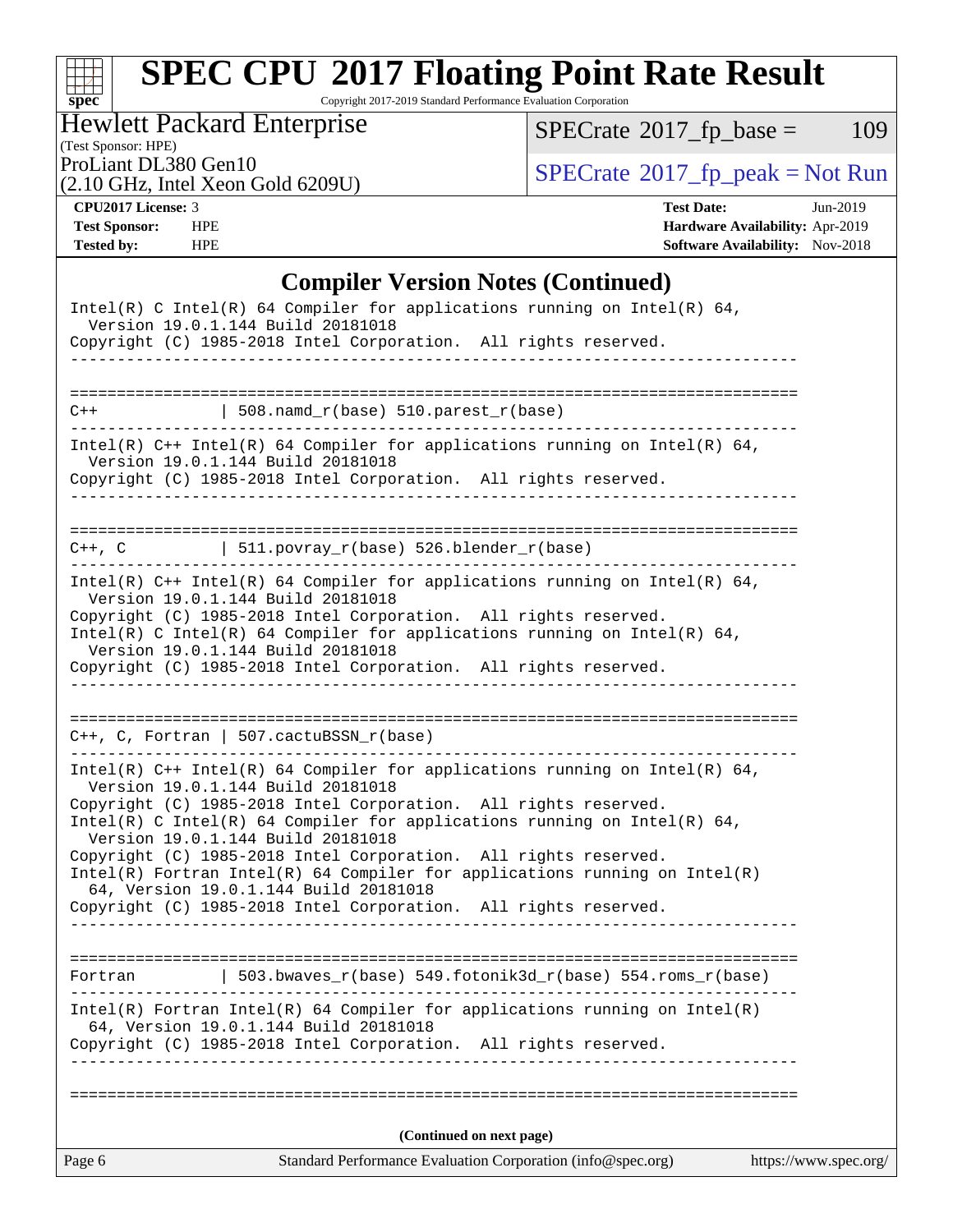## a tim **[spec](http://www.spec.org/)**

# **[SPEC CPU](http://www.spec.org/auto/cpu2017/Docs/result-fields.html#SPECCPU2017FloatingPointRateResult)[2017 Floating Point Rate Result](http://www.spec.org/auto/cpu2017/Docs/result-fields.html#SPECCPU2017FloatingPointRateResult)**

Copyright 2017-2019 Standard Performance Evaluation Corporation

## Hewlett Packard Enterprise

 $SPECTate@2017_fp\_base = 109$ 

## (Test Sponsor: HPE)

(2.10 GHz, Intel Xeon Gold 6209U)

ProLiant DL380 Gen10<br>  $SPECTATE$  [SPECrate](http://www.spec.org/auto/cpu2017/Docs/result-fields.html#SPECrate2017fppeak)®[2017\\_fp\\_peak = N](http://www.spec.org/auto/cpu2017/Docs/result-fields.html#SPECrate2017fppeak)ot Run

**[CPU2017 License:](http://www.spec.org/auto/cpu2017/Docs/result-fields.html#CPU2017License)** 3 **[Test Date:](http://www.spec.org/auto/cpu2017/Docs/result-fields.html#TestDate)** Jun-2019 **[Test Sponsor:](http://www.spec.org/auto/cpu2017/Docs/result-fields.html#TestSponsor)** HPE **[Hardware Availability:](http://www.spec.org/auto/cpu2017/Docs/result-fields.html#HardwareAvailability)** Apr-2019 **[Tested by:](http://www.spec.org/auto/cpu2017/Docs/result-fields.html#Testedby)** HPE **[Software Availability:](http://www.spec.org/auto/cpu2017/Docs/result-fields.html#SoftwareAvailability)** Nov-2018

## **[Compiler Version Notes \(Continued\)](http://www.spec.org/auto/cpu2017/Docs/result-fields.html#CompilerVersionNotes)**

Fortran, C | 521.wrf  $r(base)$  527.cam4  $r(base)$ 

------------------------------------------------------------------------------ Intel(R) Fortran Intel(R) 64 Compiler for applications running on Intel(R) 64, Version 19.0.1.144 Build 20181018 Copyright (C) 1985-2018 Intel Corporation. All rights reserved. Intel(R) C Intel(R) 64 Compiler for applications running on Intel(R) 64, Version 19.0.1.144 Build 20181018 Copyright (C) 1985-2018 Intel Corporation. All rights reserved. ------------------------------------------------------------------------------

## **[Base Compiler Invocation](http://www.spec.org/auto/cpu2017/Docs/result-fields.html#BaseCompilerInvocation)**

[C benchmarks](http://www.spec.org/auto/cpu2017/Docs/result-fields.html#Cbenchmarks):

 $icc - m64 - std = c11$ 

[C++ benchmarks:](http://www.spec.org/auto/cpu2017/Docs/result-fields.html#CXXbenchmarks) [icpc -m64](http://www.spec.org/cpu2017/results/res2019q4/cpu2017-20190819-17010.flags.html#user_CXXbase_intel_icpc_64bit_4ecb2543ae3f1412ef961e0650ca070fec7b7afdcd6ed48761b84423119d1bf6bdf5cad15b44d48e7256388bc77273b966e5eb805aefd121eb22e9299b2ec9d9)

[Fortran benchmarks](http://www.spec.org/auto/cpu2017/Docs/result-fields.html#Fortranbenchmarks): [ifort -m64](http://www.spec.org/cpu2017/results/res2019q4/cpu2017-20190819-17010.flags.html#user_FCbase_intel_ifort_64bit_24f2bb282fbaeffd6157abe4f878425411749daecae9a33200eee2bee2fe76f3b89351d69a8130dd5949958ce389cf37ff59a95e7a40d588e8d3a57e0c3fd751)

[Benchmarks using both Fortran and C](http://www.spec.org/auto/cpu2017/Docs/result-fields.html#BenchmarksusingbothFortranandC): [ifort -m64](http://www.spec.org/cpu2017/results/res2019q4/cpu2017-20190819-17010.flags.html#user_CC_FCbase_intel_ifort_64bit_24f2bb282fbaeffd6157abe4f878425411749daecae9a33200eee2bee2fe76f3b89351d69a8130dd5949958ce389cf37ff59a95e7a40d588e8d3a57e0c3fd751) [icc -m64 -std=c11](http://www.spec.org/cpu2017/results/res2019q4/cpu2017-20190819-17010.flags.html#user_CC_FCbase_intel_icc_64bit_c11_33ee0cdaae7deeeab2a9725423ba97205ce30f63b9926c2519791662299b76a0318f32ddfffdc46587804de3178b4f9328c46fa7c2b0cd779d7a61945c91cd35)

[Benchmarks using both C and C++](http://www.spec.org/auto/cpu2017/Docs/result-fields.html#BenchmarksusingbothCandCXX): [icpc -m64](http://www.spec.org/cpu2017/results/res2019q4/cpu2017-20190819-17010.flags.html#user_CC_CXXbase_intel_icpc_64bit_4ecb2543ae3f1412ef961e0650ca070fec7b7afdcd6ed48761b84423119d1bf6bdf5cad15b44d48e7256388bc77273b966e5eb805aefd121eb22e9299b2ec9d9) [icc -m64 -std=c11](http://www.spec.org/cpu2017/results/res2019q4/cpu2017-20190819-17010.flags.html#user_CC_CXXbase_intel_icc_64bit_c11_33ee0cdaae7deeeab2a9725423ba97205ce30f63b9926c2519791662299b76a0318f32ddfffdc46587804de3178b4f9328c46fa7c2b0cd779d7a61945c91cd35)

[Benchmarks using Fortran, C, and C++:](http://www.spec.org/auto/cpu2017/Docs/result-fields.html#BenchmarksusingFortranCandCXX) [icpc -m64](http://www.spec.org/cpu2017/results/res2019q4/cpu2017-20190819-17010.flags.html#user_CC_CXX_FCbase_intel_icpc_64bit_4ecb2543ae3f1412ef961e0650ca070fec7b7afdcd6ed48761b84423119d1bf6bdf5cad15b44d48e7256388bc77273b966e5eb805aefd121eb22e9299b2ec9d9) [icc -m64 -std=c11](http://www.spec.org/cpu2017/results/res2019q4/cpu2017-20190819-17010.flags.html#user_CC_CXX_FCbase_intel_icc_64bit_c11_33ee0cdaae7deeeab2a9725423ba97205ce30f63b9926c2519791662299b76a0318f32ddfffdc46587804de3178b4f9328c46fa7c2b0cd779d7a61945c91cd35) [ifort -m64](http://www.spec.org/cpu2017/results/res2019q4/cpu2017-20190819-17010.flags.html#user_CC_CXX_FCbase_intel_ifort_64bit_24f2bb282fbaeffd6157abe4f878425411749daecae9a33200eee2bee2fe76f3b89351d69a8130dd5949958ce389cf37ff59a95e7a40d588e8d3a57e0c3fd751)

## **[Base Portability Flags](http://www.spec.org/auto/cpu2017/Docs/result-fields.html#BasePortabilityFlags)**

 503.bwaves\_r: [-DSPEC\\_LP64](http://www.spec.org/cpu2017/results/res2019q4/cpu2017-20190819-17010.flags.html#suite_basePORTABILITY503_bwaves_r_DSPEC_LP64) 507.cactuBSSN\_r: [-DSPEC\\_LP64](http://www.spec.org/cpu2017/results/res2019q4/cpu2017-20190819-17010.flags.html#suite_basePORTABILITY507_cactuBSSN_r_DSPEC_LP64) 508.namd\_r: [-DSPEC\\_LP64](http://www.spec.org/cpu2017/results/res2019q4/cpu2017-20190819-17010.flags.html#suite_basePORTABILITY508_namd_r_DSPEC_LP64) 510.parest\_r: [-DSPEC\\_LP64](http://www.spec.org/cpu2017/results/res2019q4/cpu2017-20190819-17010.flags.html#suite_basePORTABILITY510_parest_r_DSPEC_LP64) 511.povray\_r: [-DSPEC\\_LP64](http://www.spec.org/cpu2017/results/res2019q4/cpu2017-20190819-17010.flags.html#suite_basePORTABILITY511_povray_r_DSPEC_LP64) 519.lbm\_r: [-DSPEC\\_LP64](http://www.spec.org/cpu2017/results/res2019q4/cpu2017-20190819-17010.flags.html#suite_basePORTABILITY519_lbm_r_DSPEC_LP64) 521.wrf\_r: [-DSPEC\\_LP64](http://www.spec.org/cpu2017/results/res2019q4/cpu2017-20190819-17010.flags.html#suite_basePORTABILITY521_wrf_r_DSPEC_LP64) [-DSPEC\\_CASE\\_FLAG](http://www.spec.org/cpu2017/results/res2019q4/cpu2017-20190819-17010.flags.html#b521.wrf_r_baseCPORTABILITY_DSPEC_CASE_FLAG) [-convert big\\_endian](http://www.spec.org/cpu2017/results/res2019q4/cpu2017-20190819-17010.flags.html#user_baseFPORTABILITY521_wrf_r_convert_big_endian_c3194028bc08c63ac5d04de18c48ce6d347e4e562e8892b8bdbdc0214820426deb8554edfa529a3fb25a586e65a3d812c835984020483e7e73212c4d31a38223) 526.blender\_r: [-DSPEC\\_LP64](http://www.spec.org/cpu2017/results/res2019q4/cpu2017-20190819-17010.flags.html#suite_basePORTABILITY526_blender_r_DSPEC_LP64) [-DSPEC\\_LINUX](http://www.spec.org/cpu2017/results/res2019q4/cpu2017-20190819-17010.flags.html#b526.blender_r_baseCPORTABILITY_DSPEC_LINUX) [-funsigned-char](http://www.spec.org/cpu2017/results/res2019q4/cpu2017-20190819-17010.flags.html#user_baseCPORTABILITY526_blender_r_force_uchar_40c60f00ab013830e2dd6774aeded3ff59883ba5a1fc5fc14077f794d777847726e2a5858cbc7672e36e1b067e7e5c1d9a74f7176df07886a243d7cc18edfe67) 527.cam4\_r: [-DSPEC\\_LP64](http://www.spec.org/cpu2017/results/res2019q4/cpu2017-20190819-17010.flags.html#suite_basePORTABILITY527_cam4_r_DSPEC_LP64) [-DSPEC\\_CASE\\_FLAG](http://www.spec.org/cpu2017/results/res2019q4/cpu2017-20190819-17010.flags.html#b527.cam4_r_baseCPORTABILITY_DSPEC_CASE_FLAG) 538.imagick\_r: [-DSPEC\\_LP64](http://www.spec.org/cpu2017/results/res2019q4/cpu2017-20190819-17010.flags.html#suite_basePORTABILITY538_imagick_r_DSPEC_LP64) 544.nab\_r: [-DSPEC\\_LP64](http://www.spec.org/cpu2017/results/res2019q4/cpu2017-20190819-17010.flags.html#suite_basePORTABILITY544_nab_r_DSPEC_LP64)

**(Continued on next page)**

Page 7 Standard Performance Evaluation Corporation [\(info@spec.org\)](mailto:info@spec.org) <https://www.spec.org/>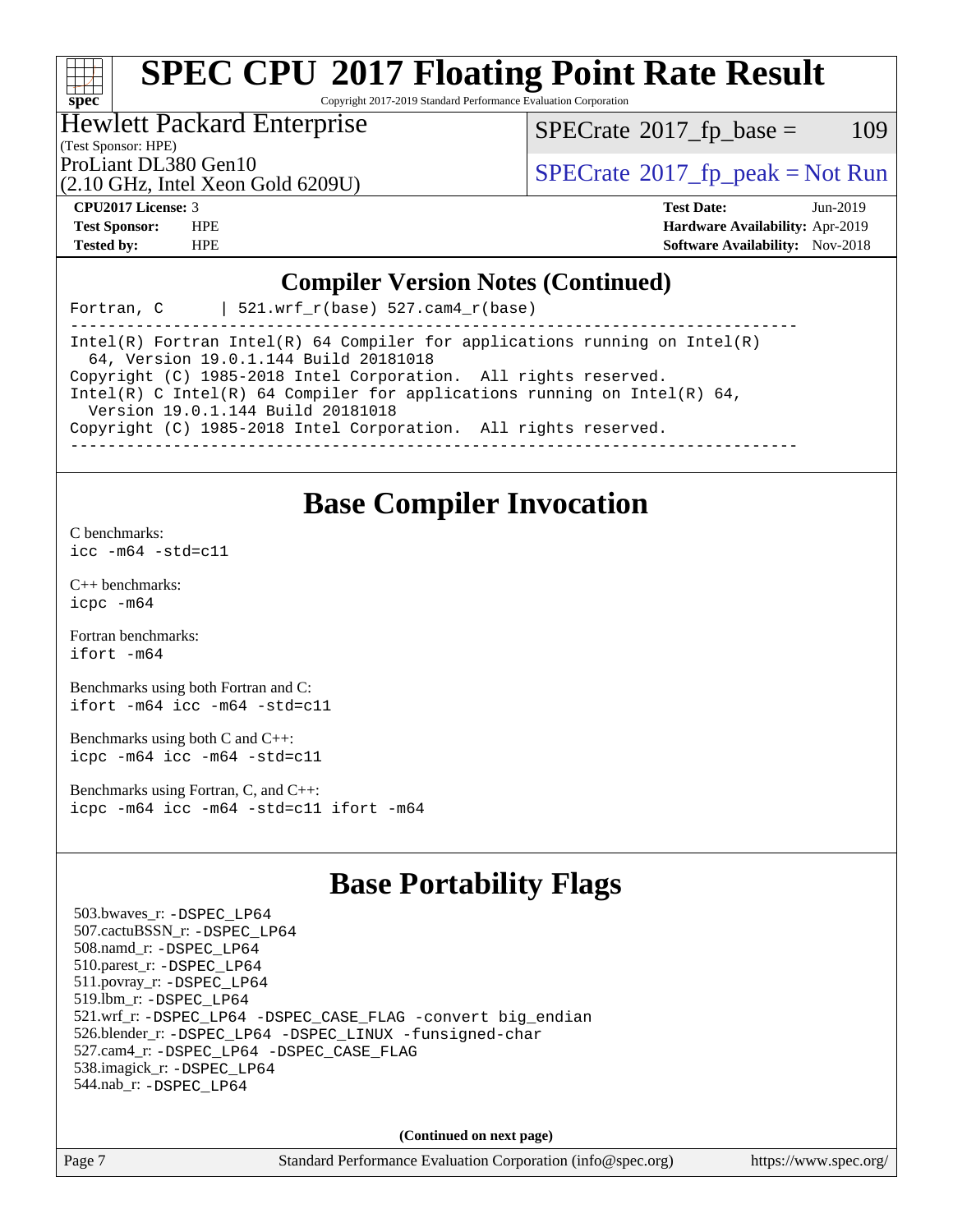## $\pm\pm\pm$ **[spec](http://www.spec.org/)**

# **[SPEC CPU](http://www.spec.org/auto/cpu2017/Docs/result-fields.html#SPECCPU2017FloatingPointRateResult)[2017 Floating Point Rate Result](http://www.spec.org/auto/cpu2017/Docs/result-fields.html#SPECCPU2017FloatingPointRateResult)**

Copyright 2017-2019 Standard Performance Evaluation Corporation

Hewlett Packard Enterprise

 $SPECTate$ <sup>®</sup>[2017\\_fp\\_base =](http://www.spec.org/auto/cpu2017/Docs/result-fields.html#SPECrate2017fpbase) 109

(Test Sponsor: HPE)

ProLiant DL380 Gen10  $SPECTR_{12}$  [SPECrate](http://www.spec.org/auto/cpu2017/Docs/result-fields.html#SPECrate2017fppeak)®[2017\\_fp\\_peak = N](http://www.spec.org/auto/cpu2017/Docs/result-fields.html#SPECrate2017fppeak)ot Run

(2.10 GHz, Intel Xeon Gold 6209U)

**[CPU2017 License:](http://www.spec.org/auto/cpu2017/Docs/result-fields.html#CPU2017License)** 3 **[Test Date:](http://www.spec.org/auto/cpu2017/Docs/result-fields.html#TestDate)** Jun-2019 **[Test Sponsor:](http://www.spec.org/auto/cpu2017/Docs/result-fields.html#TestSponsor)** HPE **[Hardware Availability:](http://www.spec.org/auto/cpu2017/Docs/result-fields.html#HardwareAvailability)** Apr-2019 **[Tested by:](http://www.spec.org/auto/cpu2017/Docs/result-fields.html#Testedby)** HPE **[Software Availability:](http://www.spec.org/auto/cpu2017/Docs/result-fields.html#SoftwareAvailability)** Nov-2018

## **[Base Portability Flags \(Continued\)](http://www.spec.org/auto/cpu2017/Docs/result-fields.html#BasePortabilityFlags)**

 549.fotonik3d\_r: [-DSPEC\\_LP64](http://www.spec.org/cpu2017/results/res2019q4/cpu2017-20190819-17010.flags.html#suite_basePORTABILITY549_fotonik3d_r_DSPEC_LP64) 554.roms\_r: [-DSPEC\\_LP64](http://www.spec.org/cpu2017/results/res2019q4/cpu2017-20190819-17010.flags.html#suite_basePORTABILITY554_roms_r_DSPEC_LP64)

**[Base Optimization Flags](http://www.spec.org/auto/cpu2017/Docs/result-fields.html#BaseOptimizationFlags)**

[C benchmarks](http://www.spec.org/auto/cpu2017/Docs/result-fields.html#Cbenchmarks):

[-xCORE-AVX2](http://www.spec.org/cpu2017/results/res2019q4/cpu2017-20190819-17010.flags.html#user_CCbase_f-xCORE-AVX2) [-ipo](http://www.spec.org/cpu2017/results/res2019q4/cpu2017-20190819-17010.flags.html#user_CCbase_f-ipo) [-O3](http://www.spec.org/cpu2017/results/res2019q4/cpu2017-20190819-17010.flags.html#user_CCbase_f-O3) [-no-prec-div](http://www.spec.org/cpu2017/results/res2019q4/cpu2017-20190819-17010.flags.html#user_CCbase_f-no-prec-div) [-qopt-prefetch](http://www.spec.org/cpu2017/results/res2019q4/cpu2017-20190819-17010.flags.html#user_CCbase_f-qopt-prefetch) [-ffinite-math-only](http://www.spec.org/cpu2017/results/res2019q4/cpu2017-20190819-17010.flags.html#user_CCbase_f_finite_math_only_cb91587bd2077682c4b38af759c288ed7c732db004271a9512da14a4f8007909a5f1427ecbf1a0fb78ff2a814402c6114ac565ca162485bbcae155b5e4258871) [-qopt-mem-layout-trans=4](http://www.spec.org/cpu2017/results/res2019q4/cpu2017-20190819-17010.flags.html#user_CCbase_f-qopt-mem-layout-trans_fa39e755916c150a61361b7846f310bcdf6f04e385ef281cadf3647acec3f0ae266d1a1d22d972a7087a248fd4e6ca390a3634700869573d231a252c784941a8) [C++ benchmarks:](http://www.spec.org/auto/cpu2017/Docs/result-fields.html#CXXbenchmarks) [-xCORE-AVX2](http://www.spec.org/cpu2017/results/res2019q4/cpu2017-20190819-17010.flags.html#user_CXXbase_f-xCORE-AVX2) [-ipo](http://www.spec.org/cpu2017/results/res2019q4/cpu2017-20190819-17010.flags.html#user_CXXbase_f-ipo) [-O3](http://www.spec.org/cpu2017/results/res2019q4/cpu2017-20190819-17010.flags.html#user_CXXbase_f-O3) [-no-prec-div](http://www.spec.org/cpu2017/results/res2019q4/cpu2017-20190819-17010.flags.html#user_CXXbase_f-no-prec-div) [-qopt-prefetch](http://www.spec.org/cpu2017/results/res2019q4/cpu2017-20190819-17010.flags.html#user_CXXbase_f-qopt-prefetch) [-ffinite-math-only](http://www.spec.org/cpu2017/results/res2019q4/cpu2017-20190819-17010.flags.html#user_CXXbase_f_finite_math_only_cb91587bd2077682c4b38af759c288ed7c732db004271a9512da14a4f8007909a5f1427ecbf1a0fb78ff2a814402c6114ac565ca162485bbcae155b5e4258871) [-qopt-mem-layout-trans=4](http://www.spec.org/cpu2017/results/res2019q4/cpu2017-20190819-17010.flags.html#user_CXXbase_f-qopt-mem-layout-trans_fa39e755916c150a61361b7846f310bcdf6f04e385ef281cadf3647acec3f0ae266d1a1d22d972a7087a248fd4e6ca390a3634700869573d231a252c784941a8) [Fortran benchmarks](http://www.spec.org/auto/cpu2017/Docs/result-fields.html#Fortranbenchmarks): [-xCORE-AVX2](http://www.spec.org/cpu2017/results/res2019q4/cpu2017-20190819-17010.flags.html#user_FCbase_f-xCORE-AVX2) [-ipo](http://www.spec.org/cpu2017/results/res2019q4/cpu2017-20190819-17010.flags.html#user_FCbase_f-ipo) [-O3](http://www.spec.org/cpu2017/results/res2019q4/cpu2017-20190819-17010.flags.html#user_FCbase_f-O3) [-no-prec-div](http://www.spec.org/cpu2017/results/res2019q4/cpu2017-20190819-17010.flags.html#user_FCbase_f-no-prec-div) [-qopt-prefetch](http://www.spec.org/cpu2017/results/res2019q4/cpu2017-20190819-17010.flags.html#user_FCbase_f-qopt-prefetch) [-ffinite-math-only](http://www.spec.org/cpu2017/results/res2019q4/cpu2017-20190819-17010.flags.html#user_FCbase_f_finite_math_only_cb91587bd2077682c4b38af759c288ed7c732db004271a9512da14a4f8007909a5f1427ecbf1a0fb78ff2a814402c6114ac565ca162485bbcae155b5e4258871) [-qopt-mem-layout-trans=4](http://www.spec.org/cpu2017/results/res2019q4/cpu2017-20190819-17010.flags.html#user_FCbase_f-qopt-mem-layout-trans_fa39e755916c150a61361b7846f310bcdf6f04e385ef281cadf3647acec3f0ae266d1a1d22d972a7087a248fd4e6ca390a3634700869573d231a252c784941a8) [-auto](http://www.spec.org/cpu2017/results/res2019q4/cpu2017-20190819-17010.flags.html#user_FCbase_f-auto) [-nostandard-realloc-lhs](http://www.spec.org/cpu2017/results/res2019q4/cpu2017-20190819-17010.flags.html#user_FCbase_f_2003_std_realloc_82b4557e90729c0f113870c07e44d33d6f5a304b4f63d4c15d2d0f1fab99f5daaed73bdb9275d9ae411527f28b936061aa8b9c8f2d63842963b95c9dd6426b8a) [-align array32byte](http://www.spec.org/cpu2017/results/res2019q4/cpu2017-20190819-17010.flags.html#user_FCbase_align_array32byte_b982fe038af199962ba9a80c053b8342c548c85b40b8e86eb3cc33dee0d7986a4af373ac2d51c3f7cf710a18d62fdce2948f201cd044323541f22fc0fffc51b6) [Benchmarks using both Fortran and C](http://www.spec.org/auto/cpu2017/Docs/result-fields.html#BenchmarksusingbothFortranandC): [-xCORE-AVX2](http://www.spec.org/cpu2017/results/res2019q4/cpu2017-20190819-17010.flags.html#user_CC_FCbase_f-xCORE-AVX2) [-ipo](http://www.spec.org/cpu2017/results/res2019q4/cpu2017-20190819-17010.flags.html#user_CC_FCbase_f-ipo) [-O3](http://www.spec.org/cpu2017/results/res2019q4/cpu2017-20190819-17010.flags.html#user_CC_FCbase_f-O3) [-no-prec-div](http://www.spec.org/cpu2017/results/res2019q4/cpu2017-20190819-17010.flags.html#user_CC_FCbase_f-no-prec-div) [-qopt-prefetch](http://www.spec.org/cpu2017/results/res2019q4/cpu2017-20190819-17010.flags.html#user_CC_FCbase_f-qopt-prefetch) [-ffinite-math-only](http://www.spec.org/cpu2017/results/res2019q4/cpu2017-20190819-17010.flags.html#user_CC_FCbase_f_finite_math_only_cb91587bd2077682c4b38af759c288ed7c732db004271a9512da14a4f8007909a5f1427ecbf1a0fb78ff2a814402c6114ac565ca162485bbcae155b5e4258871) [-qopt-mem-layout-trans=4](http://www.spec.org/cpu2017/results/res2019q4/cpu2017-20190819-17010.flags.html#user_CC_FCbase_f-qopt-mem-layout-trans_fa39e755916c150a61361b7846f310bcdf6f04e385ef281cadf3647acec3f0ae266d1a1d22d972a7087a248fd4e6ca390a3634700869573d231a252c784941a8) [-auto](http://www.spec.org/cpu2017/results/res2019q4/cpu2017-20190819-17010.flags.html#user_CC_FCbase_f-auto) [-nostandard-realloc-lhs](http://www.spec.org/cpu2017/results/res2019q4/cpu2017-20190819-17010.flags.html#user_CC_FCbase_f_2003_std_realloc_82b4557e90729c0f113870c07e44d33d6f5a304b4f63d4c15d2d0f1fab99f5daaed73bdb9275d9ae411527f28b936061aa8b9c8f2d63842963b95c9dd6426b8a) [-align array32byte](http://www.spec.org/cpu2017/results/res2019q4/cpu2017-20190819-17010.flags.html#user_CC_FCbase_align_array32byte_b982fe038af199962ba9a80c053b8342c548c85b40b8e86eb3cc33dee0d7986a4af373ac2d51c3f7cf710a18d62fdce2948f201cd044323541f22fc0fffc51b6) [Benchmarks using both C and C++](http://www.spec.org/auto/cpu2017/Docs/result-fields.html#BenchmarksusingbothCandCXX): [-xCORE-AVX2](http://www.spec.org/cpu2017/results/res2019q4/cpu2017-20190819-17010.flags.html#user_CC_CXXbase_f-xCORE-AVX2) [-ipo](http://www.spec.org/cpu2017/results/res2019q4/cpu2017-20190819-17010.flags.html#user_CC_CXXbase_f-ipo) [-O3](http://www.spec.org/cpu2017/results/res2019q4/cpu2017-20190819-17010.flags.html#user_CC_CXXbase_f-O3) [-no-prec-div](http://www.spec.org/cpu2017/results/res2019q4/cpu2017-20190819-17010.flags.html#user_CC_CXXbase_f-no-prec-div) [-qopt-prefetch](http://www.spec.org/cpu2017/results/res2019q4/cpu2017-20190819-17010.flags.html#user_CC_CXXbase_f-qopt-prefetch) [-ffinite-math-only](http://www.spec.org/cpu2017/results/res2019q4/cpu2017-20190819-17010.flags.html#user_CC_CXXbase_f_finite_math_only_cb91587bd2077682c4b38af759c288ed7c732db004271a9512da14a4f8007909a5f1427ecbf1a0fb78ff2a814402c6114ac565ca162485bbcae155b5e4258871) [-qopt-mem-layout-trans=4](http://www.spec.org/cpu2017/results/res2019q4/cpu2017-20190819-17010.flags.html#user_CC_CXXbase_f-qopt-mem-layout-trans_fa39e755916c150a61361b7846f310bcdf6f04e385ef281cadf3647acec3f0ae266d1a1d22d972a7087a248fd4e6ca390a3634700869573d231a252c784941a8) [Benchmarks using Fortran, C, and C++:](http://www.spec.org/auto/cpu2017/Docs/result-fields.html#BenchmarksusingFortranCandCXX) [-xCORE-AVX2](http://www.spec.org/cpu2017/results/res2019q4/cpu2017-20190819-17010.flags.html#user_CC_CXX_FCbase_f-xCORE-AVX2) [-ipo](http://www.spec.org/cpu2017/results/res2019q4/cpu2017-20190819-17010.flags.html#user_CC_CXX_FCbase_f-ipo) [-O3](http://www.spec.org/cpu2017/results/res2019q4/cpu2017-20190819-17010.flags.html#user_CC_CXX_FCbase_f-O3) [-no-prec-div](http://www.spec.org/cpu2017/results/res2019q4/cpu2017-20190819-17010.flags.html#user_CC_CXX_FCbase_f-no-prec-div) [-qopt-prefetch](http://www.spec.org/cpu2017/results/res2019q4/cpu2017-20190819-17010.flags.html#user_CC_CXX_FCbase_f-qopt-prefetch) [-ffinite-math-only](http://www.spec.org/cpu2017/results/res2019q4/cpu2017-20190819-17010.flags.html#user_CC_CXX_FCbase_f_finite_math_only_cb91587bd2077682c4b38af759c288ed7c732db004271a9512da14a4f8007909a5f1427ecbf1a0fb78ff2a814402c6114ac565ca162485bbcae155b5e4258871) [-qopt-mem-layout-trans=4](http://www.spec.org/cpu2017/results/res2019q4/cpu2017-20190819-17010.flags.html#user_CC_CXX_FCbase_f-qopt-mem-layout-trans_fa39e755916c150a61361b7846f310bcdf6f04e385ef281cadf3647acec3f0ae266d1a1d22d972a7087a248fd4e6ca390a3634700869573d231a252c784941a8) [-auto](http://www.spec.org/cpu2017/results/res2019q4/cpu2017-20190819-17010.flags.html#user_CC_CXX_FCbase_f-auto) [-nostandard-realloc-lhs](http://www.spec.org/cpu2017/results/res2019q4/cpu2017-20190819-17010.flags.html#user_CC_CXX_FCbase_f_2003_std_realloc_82b4557e90729c0f113870c07e44d33d6f5a304b4f63d4c15d2d0f1fab99f5daaed73bdb9275d9ae411527f28b936061aa8b9c8f2d63842963b95c9dd6426b8a) [-align array32byte](http://www.spec.org/cpu2017/results/res2019q4/cpu2017-20190819-17010.flags.html#user_CC_CXX_FCbase_align_array32byte_b982fe038af199962ba9a80c053b8342c548c85b40b8e86eb3cc33dee0d7986a4af373ac2d51c3f7cf710a18d62fdce2948f201cd044323541f22fc0fffc51b6) [The flags files that were used to format this result can be browsed at](tmsearch) <http://www.spec.org/cpu2017/flags/Intel-ic18.0-official-linux64.2019-04-02.html> <http://www.spec.org/cpu2017/flags/HPE-Platform-Flags-Intel-V1.2-CLX-revB.html> [You can also download the XML flags sources by saving the following links:](tmsearch) <http://www.spec.org/cpu2017/flags/Intel-ic18.0-official-linux64.2019-04-02.xml> <http://www.spec.org/cpu2017/flags/HPE-Platform-Flags-Intel-V1.2-CLX-revB.xml>